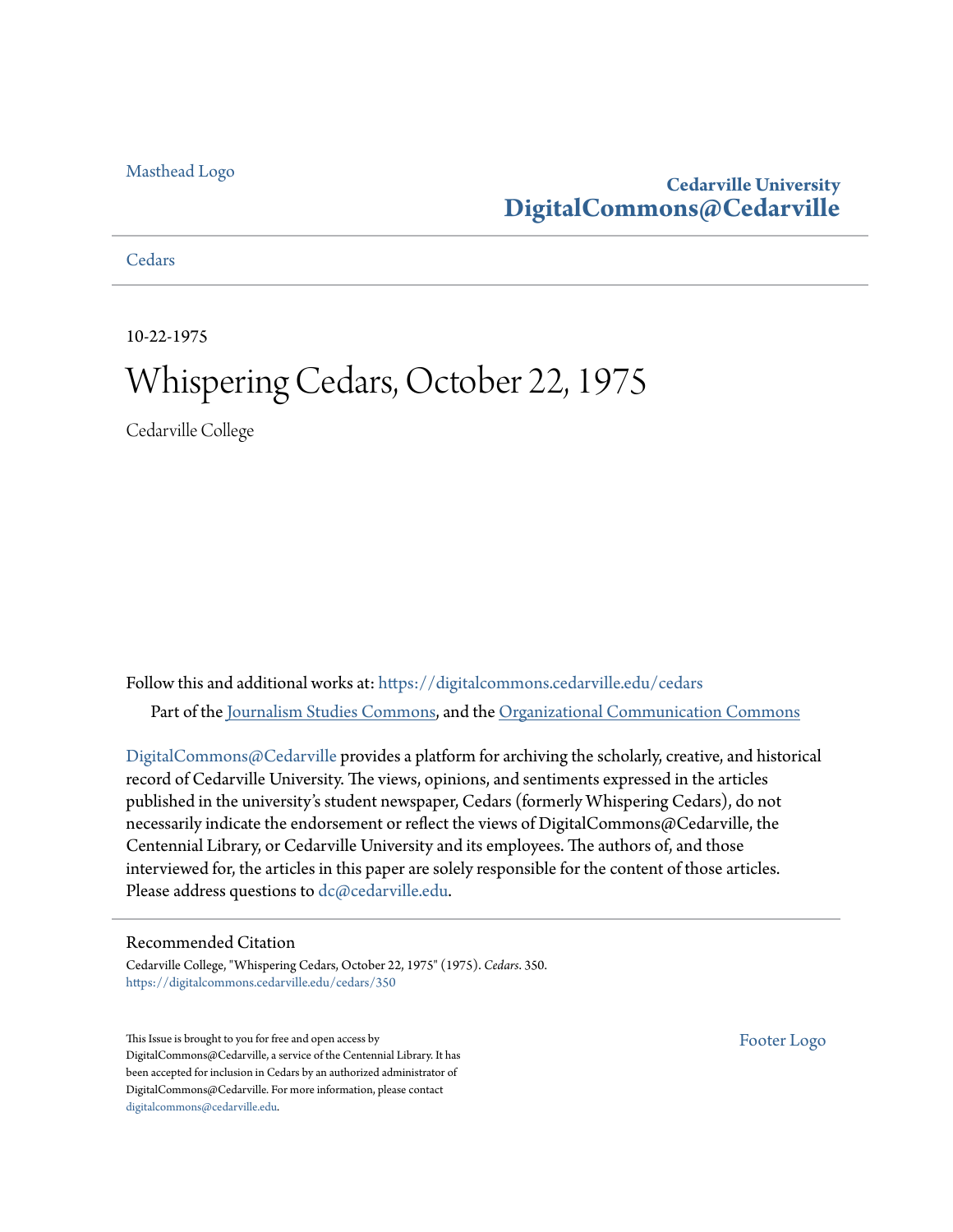

Vol. 44, No. 3 Cedarville, Ohio October 22, 1975

## Mr. Phipps to Receive Ph.D.

#### By Joyce Coleman

Three years of research and 1,200 to 1,400 hours of work has paid off. On Oct. 15, Mr. James Phipps, Cedarville College professor and Speech Department Chairman, faced the dissertation review committee in a two-hour oral examination. At graduation ceremonies at OSU on Nov. 26, Mr. Phipps will receive his Ph.D.

Mr. Phipps' 214-page dissertation deals with the structure of identity rhetoric using select Jewish leaders. The OSU review committee included three members of the graduate speech department and Dr. Jerome Folkman, professor of sociology and a Reformed Jewish rabbi. The pass or fail exam usually results in editorial revision of the disserfation manuscript. The committee must unanimously decide the granting of the . Ph.D.. -

Freshman Class Officers were elected Tuesday, Oct. 14. Those who will serve for the 1975-76 year are as follows: Dean Scott, President; Mike Phipps, Vice-President; Kendra Lojeske, Secretary; Cindy Poskey, Treasurer; Eileen Dugan and Jane Frederick, Student Senate Representatives; Floyd Dallis, Chaplain; Luann Luers, Co-ordinator.

 In response to Mr. Phipps' recent academic accomplishment, Dr. Johnson, Academic Dean of the college, said, "We congratulate James Phipps on this accomplishment, particularly in view of the fact that he was carrying a heavy load of responsibilities in our college program. It must be <sup>a</sup>sense of relief to have the rigorous experience of doctoral study now in the past.'

Mr. Phipps is a '68 graduate of Cedarville College and received his M.A. from OSU in 1970. He is the Consultant Program Director of the State Speech Association, member of the executive board and trustee of Skyview Ranch, and Director of Scioto Hills Camp. Other activities include being an announcer for Cedar Cliff High School football, a member and teacher at Grace Baptist Church, and an umpire with the Cedarville Baseball Association.

Dayton and Southeasern Lines, Inc., will provide bus service to Cedarville College students in the near future. This service will begin within two weeks, according to Mary Reed, Bus Coordinator for the corporation.

### freshman Class Elects Officers

#### By Eileen Dugan

Time schedules have been set up to correspond with Greyhound schedules, thus enabling students to make bus connections more easily.

The two-week campaign began with <sup>a</sup> Freshman Class meeting on Thursday, Oct. 9. Mr. Phipps introduced approximately 25 candidates, as each gave a short word of testimony. Then the candidates began plastering the GSC, Post Office, and dorms with their campaign posters and slogans.

### Staff Gains New Personnel

Mr. Phipps is twenty-nine and does not mind sharing his birthdate with Richard Nixon.

## DSL to Provide Bus Service

#### By Karen Thomson

Rain continued throughout Friday night and Saturday, precipitating the cancellation of the Parade by Dan Stevens and Dick Walker.

Floats, however, were judged at construction locations. Sophomores carried away first place and the seniors' entry came in second. Tied for third place were the junior and freshman class entries

Ohio Valley League competitions in field hockey and tennis were cancelled, and rescheduled for Nov. 1.

The alumni held class reunions for the classes of '55, '60, '65 and '70.

Regular bus transportation will be available on Fridays and Sundays to and· from Dayton. The buses will provide transportation directly to the Greyhound Bus Station in Dayton and will benefit students going home for the weekend.

Changes in staff are made every year here. at Cedarville College. According to Mrs. Spencer in the Business Office. many additions have been made to the full-time staff for the 1975-76 school year.

Friday's schedule is as follows: a bus will leave Dayton at 4:35 p.m. and arrive in Cedarville at 6:06 p.m.; then the bus will leave Cedarville at 9:24 p.m. and arrive in Dayton at 10:25 p.m. Sunday's schedule will be: leave Cedarville at 5:52 p.m. and arrive in Dayton at 6:45 p.m.; then, leave Dayton at 10:10 p.m. and arrive in Cedarville at 1:17 a.m.

 The Public Utilities Commission of Ohio (PUCO) has authorized the new bus routes, which will become effective upon filing of insurance, tariffs, time schedules and payment of equipment tax. A safety inspection must also be performed by the PUCO.

WASHINGTON,  $D.C.$  — As House and Senate conferees went into session this week to hammer out a comprehensive energy bill from their widely different versions, Congressman Clarence Brown · of Ohio expressed hope that a responsible measure will be sent to the President's desk.

Other schools to be served by the new bus routes are Antioch College, Wilberforce University, and Central State University.

Depending on the popularity of the new service, scheduled bus runs may be instituted on Tuesdays and Thursdays. Because of high costs and low priority, (Continued on page 3)



Mr. James Phipps

## Homecoming: Wet Reception

Nearly all outdoor activities in Homecoming celebrations were cancelled as the remains of a tropical depression passed over the Buckeye state.

All indoor activities were held as scheduled and some outdoor actiyities were moved into the gym.

> the shortage would grow within two years to the magnitude of that experienced during the worst of the Arab oil embargo."

Another bad provision, in Brown's view, is the House bill's version of fuel efficiency standards for appliances. "We cannot have the federal government forcing its way into the business of designing consumer products  $-$  a task for which it is indisputably unqualified." Brown said.

### Dr. Mooneyham, WVI, Angry at LA Court Order

The Pep Rally and Bonfire, scheduled for 10 o'clock at lakeside, were moved into the G. S. Fire was still part of the rally, as an amplifier started burning during the activities.

The cheerleaders, the Homecoming Queen, and athletic teams were introduced to the student body during the activities.

Elected as the 1975 Homecoming Queen was Ellen Spaulding. She was crowned during half-time ceremonies at the soccer game on Saturday, by Karen (Wimer) Weaver, the 1974 queen.

> approval of the Cambodian government, World Vision became their legal guardian and parent. As such, we have a constitutional right to release those children for adoption through any agency we wish."

Bobby Litts was elected Senior Attendant. Representing the Queen's Court for the junior class was Nancy Dear. The sophomores were represented by Cherie Watts; the freshman attendant

> The Court of California ruled that World Vision's adoption agency, Family Ministries, did not have the authority to place the orphans only in Protestant homes and that they violated the law in so doing. Mooneyham said that for the Court to order the children turned over

(Continued on page 2)

was Kendra Lojeske.

The soccer match scheduled for 3 <sup>o</sup>'clock took place in a steady drizzle. The game was marred by constant physical confrontation as an embarrassed Urbana team was soundly defeated by the Yellow Jackets, 11 to 1.

The evening was closed out with <sup>a</sup> Musical Concert by the Singing Masters. Their presentation spanned a wide range of religious and secular music of Early American History.

By Eileen Dugan

Three new professors have come to, teach in the areas of music, education, and business. Respectively, they are Dr. Charles Ellington, Dr. Maurice Stone, and Mr. Richard Baldwin.

Two new staff members were· added to the Health Service: Mrs. Joanne Cook, a nurse, and Mrs. Helen Stephens, secretary. Student Activities Office has added Mrs. Karen Weaver, while Miss Ruth Stone and Miss Sharon McFadden are two new workers in the Registrar's Office. Mr. Eldon Sarver is a new accountant and the new payroll clerk is Mrs. Linda Wellmeier. Mrs. Tammy Howard is new in the Development Department. The secretary for the Financial Aid Office is Mrs. Nancy Seymour.

The Food Service has added Mr. Mike. Smith and Mr. Jeff St. Clair. Mrs. Merilee Shank has been added to the full-time staff of the library and Mrs. Melinda Howard is the new secretary for the radio station. Mrs. Connie Bruce, Mr. Bill 'Wilkinson, and Mr. Tom Wineberg are also added members of the full-time staff.

## Congressman Brown Hopes for Reasonable Energy Bill

"The nation will be badly served if Congress continues the oil policy deadlock," said Brown, the ranking Republican on the House Energy and Power Subcommittee and a member of the Conference Committee. "Since the President has repeatedly demonstrated his willingness to be flexible on the crucial issue of oil price controls, it is time for Congress to make a similar good faith effort.

"The House and Senate energy bills contain regressive pricing sections which continue oil price controls indefinitely. In fact, the bills even roll back some prices to the extent that some U.S. oil production will be discouraged," he said. "Despite this, there are sufficient differences between the two bills to allow the conferees enough leeway to agree on the gradual decontrol proposal which will

be necessary before the President will sign the bill."

Brown also pledged to work in conference for modification or elimination of <sup>a</sup>number of unacceptable provisions in the energy bill. For example, the House bill includes a provision which would provide a Congressionally mandated gasoline shortage by requiring the President to limit refinery production.

"This provision would mean a return to long lines at the gasoline station as

On Oct. 6, Dr. W. Stanley Mooneyham, President of World Vision International, described a decision by a Los Angeles Superior Court ordering 20 Cambodian .orphans seized and removed from their adoptive homes as "strange, shocking and unprecedented."

"I risked my life to save those babies. from certain death and I'm not going to remain silent and simply let them be 'kidnapped' by the State of California or anyone else," declared Mooneyham.

"When I accepted responsibility for the welfare of those children, with the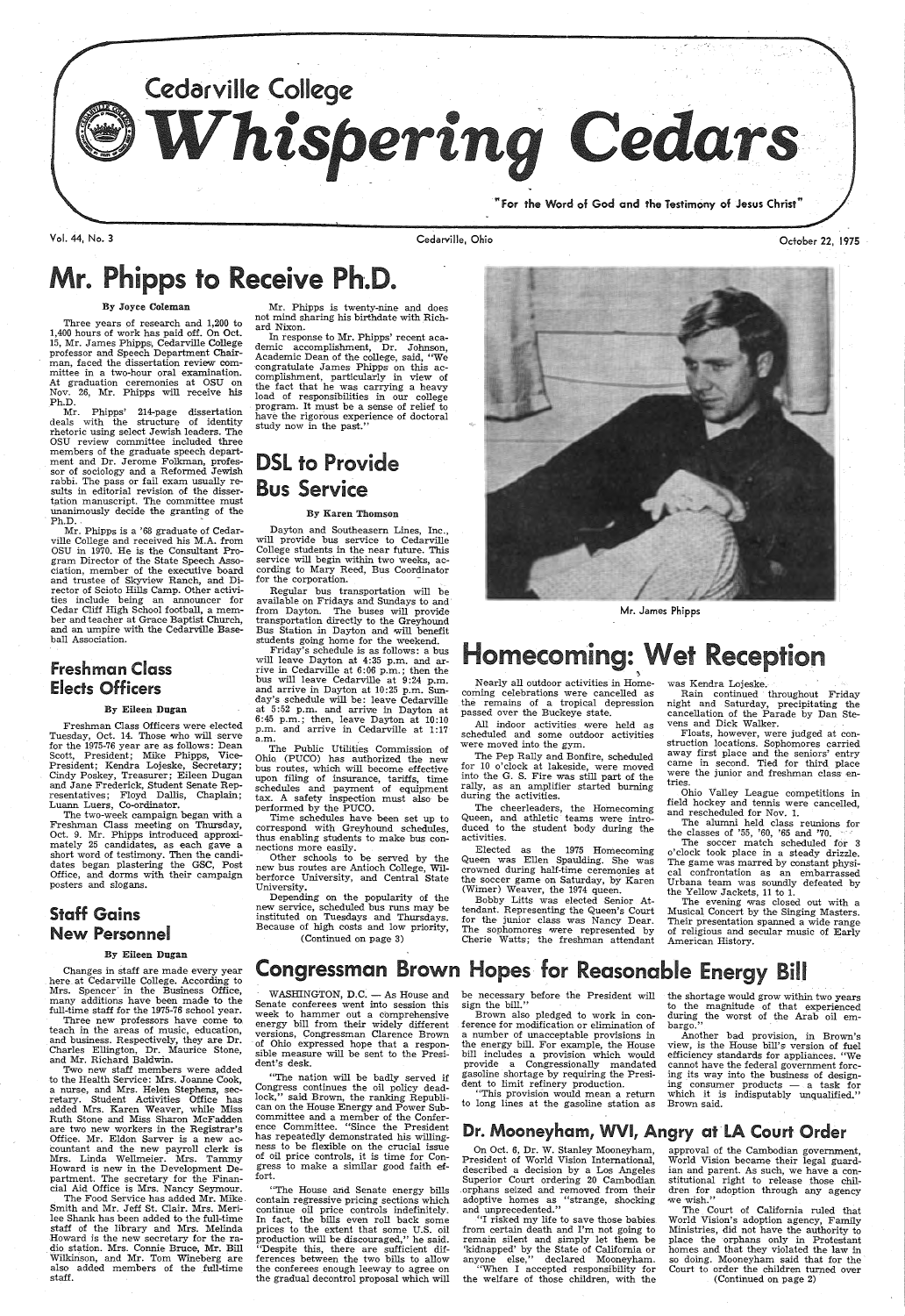## *Editorially Speaking* ...

Recently all male students received a notice concerning high school letter jackets. The note was written and presented on behalf of the Varsity C Club. It stated that they preferred that high school letter jackets not be w

My first question was on whose authority they make this request? The<br>note referred questions to the Dean of Students or Mr. King, Varsity C<br>advisor. Mr. Rickard expressed to me that the purpose was to promote<br>school spirit

upon the rest of the student body?<br>Why and how does the Dean's office expect students to seriously

accept clothing rules that supposedly have biblical reasoning when they impose rules that have no practical value except to those prestigious few who choose to participate in men's varsity sports? The line of reasoning tha

I thought that the reactionary element of our youth had all but disappeared in our present decade. However, Pamela Baker has redirected my assumption as to the orthodoxy of the age with her so- called probity. .

It is my conjecture that there are even<br>more people on this campus other than Miss Baker who still uphold the social dogmatisms of our progenitors. If this is true, then perhaps Francis Bacon was correct when he said that men's thoughts and their infused opinions. Consequently then, it becomes the responsibility of a few to realize the inevitable stagnation that will occur as a result of this cloi-stered method of reasoning.

It was approximately two hundred<br>years ago that a handful of spirited men distrusted the validity of their authority

If a jacket is clean and meets all other clothing requirements, even though it has a high school letter, it should be a personal decision whether or not to wear it, with no outside coercion.

-Bob Cook

\* \* \* Psalm 122:1, "I was glad when they said unto me, let us go into the house of the Lord."

Speaking as any parent about to lose a child, the head of the Christian hu-<br>manitarian agency said he would fight manitarian agency said to correct what can only be described as a human tragedy. "If the Court's ruling is upheld," he claimed, "it will cause untold grief and heartache to the families involved and, quite possibly, may even result in psychological damage to some of the children."

With how many Cedarville College students is this true? There seem to be constant complaints of daily chapel attendance, of special conference attendance, etc.

Of those who do go to chapel, how many really take an interest in what is being said? Often times students, rather than listening, write letters, do assignments or read other materials. Can we expect God's blessing in this

Mooneyham announced that World Vision will counter the Superior Court's ruling with a lawsuit of its own. The suit will claim that the judge's action is a denial of World Vision's equal protection of the laws as guaranteed by the Four-<br>teenth Amendment and a violation of

their right of religous freedom.<br>He pointed out that the adoption services section of the California Department<br>of Health testified in court that World<br>Vision had the authority to request Family Ministries to place the orphans in Protestant homes.

into a living fountain<br>THAT it's not what's poured into the student but what's planted that counts THAT what sculpture is to a block of marble, education is to the human soul

In Psalm 78 we are exhorted to give ear to the law of the Lord and to the word of His mouth which our fathers have told us. We must learn these precepts, "that the generation to come might know them." This is shown in Psalm 78:6.

Many times our Lord admonished His followers to HEAR what He had to say. We should listen to His word and to the Holy Spirit's voice.

had the Spirit saith unto the churches." He that hath an ear, let him hear what the Spirit saith unto the churches."

A Credo for a Christian Educator

..

Dear Sir,<br>I am presently serving a 1 to 5 year term at London Correctional Institution. I have no contact with the outside world.<br>I would like to correspond with anyone there. So will you please print my name in your campus newspaper so that I may be able to correspond with someone there. Your cooperation and concern towards this will be deeply appreciated. Thanks.

## **National** Happenings

guished from the material<br>THAT the greatness of a man's power and the degree of his usefulness to his fellows is the measure of his surrender to Jesus Christ

### Dr. Mooneyham

### (Continued from page 1)

to the Los Angeles County Department of Adoption is "one of the most flagrant violations" of the constiturtion ever seen in this state.

THAT to educate a man in mind and not in morals is to educate <sup>a</sup>menace to society

ing people what they do not know; it means teaching them to behave as they do not behave.

THAT an educated person is one who voluntarily does more thinking than is necessary for survival

THAT being educated means to pre-<br>fer the best not only to the worst but to the second best

THAT the purpose of education at the elementary level is to teach the pupil to walk alone even while he walks with God; the purpose of education at higher levels is to teach the pupils to walk to-gether with one another and with God

size methods of thinking about the sub-<br>ject rather than the mere memorization of facts that the teacher feels are impor- tant

,

and founded <sup>a</sup>new society based on freedom of thought and action. And it was nearly two thousand years ago that<br>a single man questioned the orthodoxy of his time and revolutionized the reli<sup>g</sup>ious spirit. of his day. It seems to me that our heritage has been molded viduals who could not retreat into silent acquiescence of unwarranted tradition. ish the fact that there were some who deemed it necessary to grasp things from a different perspective. Is it not time for us to re-evaluate some of our own antedated suppasitions and flee from that sanctum of complacent submission?

#### • \* \*

Peter Poole Sophomore

Each leaf lies in its own shade and color holding within its veins, a special, distinct remembrance.

That one - like the soft, clear blue of the heavens. Another in its hot, brightness of red—<br>like the nostrils of an angry, seething bull. The large one  $-$  harsh, dark of gray  $$ like the stillness of winter's evening. That little one in its quiet yellowness saturating itself in the warmth of the morning sun.

James McKenzie 139-613 P. 0. Box 69 London, Ohio

#### By Craig Miller

Yes, in every man's life there comes a time when he digs beneath earth's ruffled blanket. And when he finds, he drinks of its sweetness and feasts upon its richness. He smiles and the whole world knows he had journeyed back into a world which he alone can feel and know.

ARZAZAZAZAZAZAZARA ZARA

President Ford and negotiators from both houses of Congress have agreed to discuss the possibility of compromise over a national energy policy. For over <sup>a</sup>year, Congress and Ford have been at odds about how best to deal with the nation's energy woes.

Presently the matter causing dis-<br>agreement between Congress and the President is the decontrolling of domestic<br>crude oil prices. President Ford wants controls lifted to allow domestic crude By doing so, he hopes to encourage U. S. producers to search for new sources (from the WPBC Campus News) THAT education does not mean teach- into a living fountain of oil, especially within the U.S. and in marble, education is to the function is to the countries who are not members of OPEC, the total counts the cartel controlling most of the world's THAT what sculpture is to a block of oil and thus oil prices.<br>THAT what scul

#### I BELIEVE

THAT no man is genuinely educated unless he has achieved a working knowledge of the Bible

THAT man achieves culture, freedom and well-being in direct proportion to the extent in which he centers his life on the spiritual plane of existence as distin-

THAT preparing men and women for the service of Jesus Christ is the most important task in the whole educational spectrum

THAT the transmission of values is more, important in the education of our youth than the mere transmission of facts

THAT society and the Church seldom<br>notice who teachers are but the perpetuanotice who teachers are but the perpetua-<br>tion of these institutions depends upon<br>what teachers do

THAT the heart of education is the education of the heart

THAT even though the Bible recog- nizes the limitations of the human mind by no means does it discourage the use of the mind

THAT the ministry of a teacher affects eternity; he can never tell where his influence stops

THAT manhood, not scholarship, is the first aim of education

# Letters to the Editor

THAT the aim of education is not to ACKAMERICAN CARA convert the mind into a reservoir but

### THE WHISPERING CEDARS STAFF

| Contributors: K. Duncan; E. Dugan; S. Franks; J. Gilbert; K.C. Jones; L. Keysor;<br>L. Kirby; C. Miller; C. Phillips; C. Redd; T. M. Reder; C. Rees; L. Roby; C. Row-<br>land: C. Rufener: B. Winward. |  |
|--------------------------------------------------------------------------------------------------------------------------------------------------------------------------------------------------------|--|

Whispering Cedars is published bi-weekly by the students of Cedarville College. The opinions<br>expressed herein are those of the writers and do not necessarily reflect the attitudes or opinions<br>of the faculty or administrati

*Page2* 

THAT all transmission of knowledge involves a degree of indoctrination and this is just as true when teaching chem- istry or political science as when teach-

THAT secular education at best pre-<br>pares only for this life; a thorough Christian education prepares not only for this<br>- life but for all eternity.

ing the Bible

64

He feels that higher pump prices for gasoline which would follow decontrol would encourage fuel conservation by the nation's motorists. A majority in Congress disagree, taking the position that higher gasoline prices would hurt the nation's lower and middle income groups, while not affecting the wealthy.

-W.P.B.C. Campus News

The present stalemate follows the sustaining of President Ford's veto of Con-

(Continued on page 3)

<u> 1984 - 1984 ARMANIA NASKAR NASKAR NASKAR NASKA</u>

### Memory

. There comes a time in every man's life when he travels back--Back into his past where memories lie like leaves beneath tentacles of the weary oak in Fall.

-Paul Kester

*Whispering Cedars* 

微缩微缩微缩微缩微缩微缩微缩微缩微缩微缩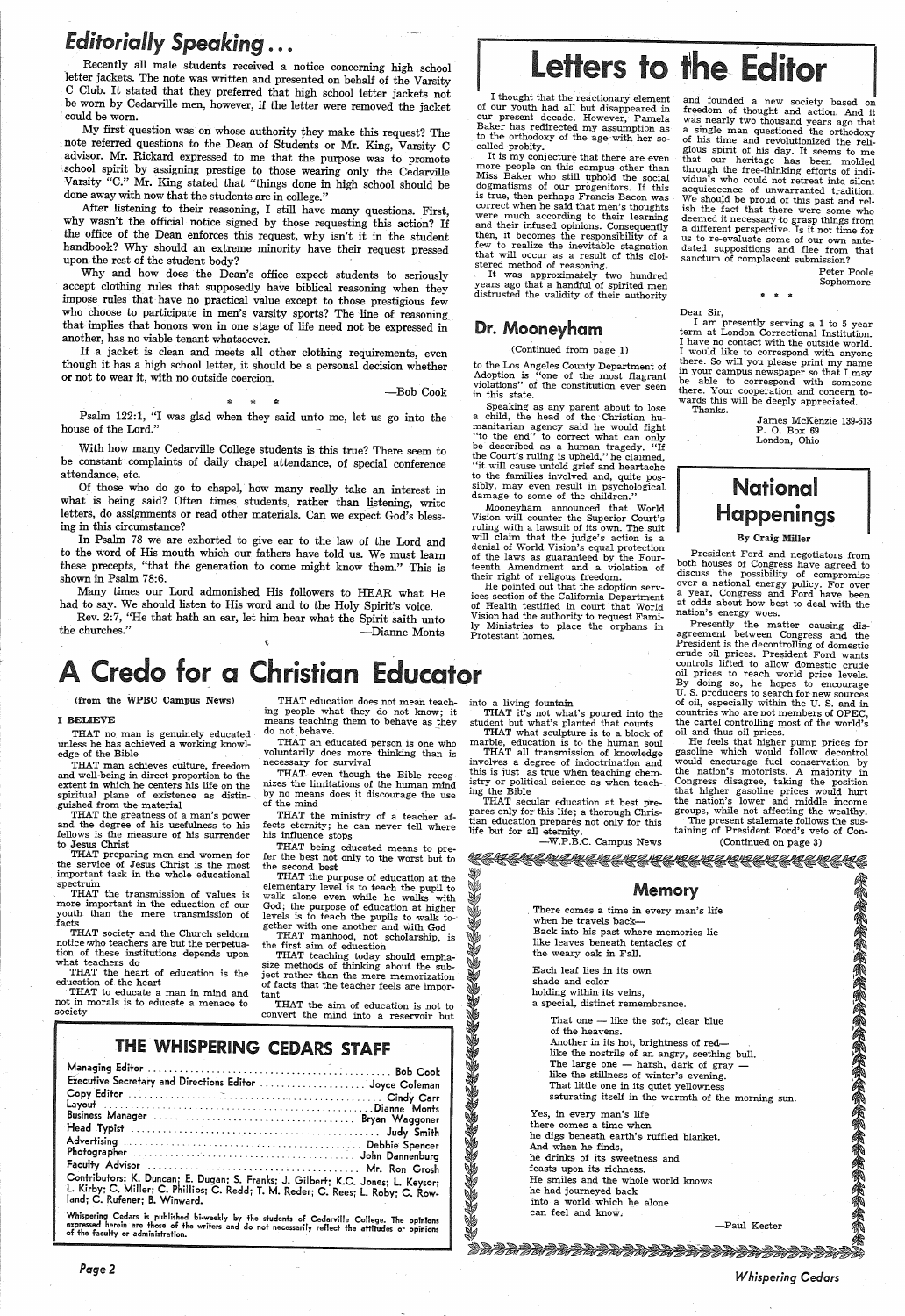

Dr. J. Murray Murdoch

## Faculty Forum-What American Revolution?

As the United States approaches July 4, 1976, a sudden wave of interest in American history has enveloped the nation. People at every level have suddenly become sensitized to the birth of their nation. An example of the interest is rebecome sensitized to the birth of their flected on this campus in many of the activities planned in the weeks and months ahead.

And yet some are perplexed by a nag-<br>ging question. Can a Christian legitimately celebrate a "Revolution" in light<br>of Romans 13? Webster defines revolu-<br>tion as "a sudden, radical, or complete change; a fundamental change in politi-<br>cal organization, especially the over-<br>throw or renunciation of one government or ruler and the substitution of another by the governed.'

Is this what occurred in America two centuries ago? The most obvious answer is yes, but the most correct answer is a resounding NO. In fact, given the above definition, there never was an American Revolution!

in Massachusetts and the House of Burally would become which representative group had control in America; Parlia-

ment or the Colonial regional legislatures.<br>This question clearly surfaced at the time of the Stamp Act (1765) and rested at the heart of such subsequent issues as the Declaratory Act, the Townshend Duties (including the Tea Tax), and the Intolerable Acts. The documents of the period from 1765-75 are filled with this theme as the colonists repeatedly speak of their rights as Englishmen. Even when taking up arms against the mother country, the First Continental Congress pleaded that these ancient rights be re-<br>spected and the Empire relieved of the "calamities of Civil War" (July 6, 1775).<br>Only after a year of conflict was the next dividends and continuations are<br>Congress reconvened. The Second Continental Congress then hesitantly moved to-<br>ward independence.<br>In this whole process the American

position remained remarkably consistent.<br>The colonists were defending the rights<br>guaranteed to them at the time of their<br>emigration by their original charters. guaranteed to them at the time of their emigration by their original charters. What occurred was not a revolution! It was a War for Independence in which the colonists sought to preserve  $-$  not over $through$  throw  $-$  the status quo. This is the context in which the Christian may best formulate his viewpoint on this fascinating period of American history.

 $-{\rm JMM}$ 

## **College Hosts Debates**

The Bicentennial Youth Debates, to be hosted by the college, will be held Tuesday, Oct. 28, at Alford Auditorium. These debates are part of a national program open to all students.<br>The debates include Lincoln-Douglas

style, persuasive speaking, and extemporaneous speaking events. These events are based on some aspect of historical America.

 The Lincoln-Douglas style, for exam ple, commemorates the famous debates of these two contenders in the 1860 presi-<br>dential elections. It features a one-on-one format with a cross-examination period after each constructive speech. It requires more consistent analysis than the traditional two-man Oxford style.

 Psychology: Ed Ward; Nancy Lam piris and Sally O'Shell (tie), Alt.<br>Science: Doug Wing; Dave Wishart,<br>Alt.

Social Science: Chuck Elliott; Sally O'Shell, Alt.

Very few references to a revolution are to be found in the writings of the founding fathers. The term actually is the designation of historians. More spe- cifically, it best fits the Economic Determinist School of historiography. Men like Merrill Jensen, Charles Beard and Carl Becker considered the struggle of 1776 to be an internal revolution of the poor<br>masses (radicals) against the rich (conservatives). This interpretation simply does not fit the evidence. America had some rich and some poor, but most people rested between those extremes.

When the first settlers came to America, they brought with them char-<br>ters that had been granted by the King of England. These charters guaranteed<br>the colonists of all their Rights as Eng-<br>lishmen in spite of their emigration.<br>Further, they were assured that these<br>basic rights would be passed on to fu-<br>ture generations in America When the first settlers came to<br>
America, they brought with them char-<br>
ters that had been granted by the King<br>
of England. These charters guaranteed<br>
of England. These charters guaranteed<br>
Ishmen in spite of their Rights

At the time the King granted these charters he was in fact a ruling mon-<br>arch. However, during the course of the seventeenth century, the English<br>people developed an increasing concern<br>for representative government. This concern led to the so-called "Glorious Revolution" of 1688-89 in which royal power was greatly reduced and Parliamentary power greatly expanded. As <sup>a</sup> consequence the representative wing of the English government became much the American colonists were develop-<br>ing their own representative government as exemplified by the House of Deputies

Last Winter quarter Dan Bowman, Ce-<br>darville College junior, "got a burden."<br>He felt the need for a prayer group to pray for specific needs of the nation and

of Cedarville College.<br>From this burden sprang a men's<br>prayer breakfast, which began Saturday, Oct. 11. This group, which is open to any of the college men, faculty, and staff, meets on Saturday mornings at 7:50 in the cafeteria for breakfast. Following will be a time of prayer.'<br>We a time of prayer.' According to Bowman, this group is not a "club." There are no rules to fol-

### New SAAB Serves Dual Purpose

#### By Jim Gilbert

Student Academic Advisory Board elections were held recently in conjunction with the freshman and Homecoming election.

The SAAB is made up of students rep-<br>resenting each discipline. The board<br>works with Dr. Johnson, academic dean,<br>in developing policy and changes in the academic area.

In "The Fathers of the Western Church." Robert Payne attempts to over- view the lives of ten Fathers of Westview the lives of ten Fathers of West-<br>ern Christianity.

The book is not theological in content, nor devotional, but is basically a look at the great men of the church as real historical people.<br>Each chapter brings fresh data on the

personal lives of Jerome, Augustine, Am-<br>brose, etc., which the author uses to in-<br>terpret the accomplishments of these men.

Mr. Payne uses the word "Father" very generally, and includes men from Paul to St. Thomas Aquinas. He shows the impact of each man's culture upon his work, from the luxurious living of the Feudal tradition of Italy where St. Francis of Assisi walked.

The board. also serves in another area. The students are the justices of the Student Court. They review traffic cases and other grieVlanoes ( as defined in the student handbook). They then make the final decisions.

SAAB is now made up of the follow-<br>ing members:

It is in terms of his style however, that Mr. Payne finds himself with a to be long, over-emotional, and much too colorful.<br>He finds almost all the Fathers guilty

of a bad temper and much too moody. He<br>loves to explain each in detail. Vicious<br>outbursts of insults complete with lightening bolts and thunderings are his way of saying someone got angry.<br>He finds all the Fathers guilty of

Bible: Mark Sigmon; Ken Wimer, Alt.

Business: Jim Goetz; Debbie Clough, Alt.

Education: Kirk Martin; Linda Herrin, Alt.

English: Kevin Brock; Nancy Dear and Carolyn Sapp (tie), Aft.

Health & P.- E.: Ken Howard; Karen Namy, Alt.

Music: Kathy Howell; Ellen Spaulding (tie).

pride, from those who plainly admitted it to the most humble. Some of his evistretched. He finds a hint of "terrible" pride" for example, in the fact that St.<br>Francis defended his rightful privilege of writing the rules to his new order (the Franciscans).

Speech: Kurt Moreland; John Street, Alt.

This book is an excellent source for material on the early church. Most of the chapters deal with a specific church<br>leader, and although the biographical<br>information is sketchy, the significant<br>details are shown as to how they influ-<br>enced the Fathers' work. The writer has done a great deal of research, and writes his material from a psychological view- point.

Shades of another "Red scare"? Could be. Twenty-five years ago, Senator Joseph McCarthy launched his famous<br>
"Red hunt," claiming that there were<br>
Communists all through the Federal<br>
Government and the U.S. Army. Now,<br>
Senator Barry Goldwater has charged<br>
that Russian agents have "absolutely infiltrated" most U. S. industries and businesses.

Goldwater further charged that the Russians know all of the goings-on in Congressional committees and had infiltrated "seven or nine" Senate offices. He announced that he will ask Senate investigators to look into these charges. According to the Arizona Republican, this information had been deleted from the Rockefeller Commission's Report on the CIA.

 $\Delta \sim 10^7$ 

SBP Report<br>--- Mark Keough estimated that approximately \$1500 was collected in the book sale. Student Senate receives about \$300 from that.

Persuasive speaking, which has been such an integral part of the American political scene, is the second event sponsored by BYD. This style requires research for and the memorization of a ten-minute speech on any aspect found in the main BYD topic for this local event: "The American Frontier: crucible of our national character?" The purpose of the speaker is to, persuade the audi-

The third event is extemporaneous speaking, a form of oral advocacy frequently found in the public forum. Each participant presents his own view of the topic. This is based on his research, an original synthesis of facts, and opin- ions relative to it.

The contestants read and analyze in the general area of the topic, but are<br>assigned a specific question only 30 min-<br>utes before speaking. In that time the contestants can organize, or otherwise prepare themselves.

The winners of each event will be presented with a certificate and  $25$  dollars in cash. These winners will meet with other local winners to compete in district debates. district debates.<br>Cedarville students are encouraged to

participate in the Bicentennial Youth Debates. The only requirement is to regis-<br>ter by the Oct. 23 deadline.<br>A sign-up sheet is posted outside Mr.

### Bowman Initiates Prayer Group

#### By Dianne Monts

The cast members are: Diane Con-<br>rad, Lydia West, Joyce Coleman, Randy Kietzke, John Simmons, Rich Luedeke, Gerry Perry, Lynn Miller, Mark Trautman.

-As of the same date the balance held with the business office was \$1161:60 in the red. This will be greatly reduced when funds from the Student Activity Fee are recorded.

-Elections were held and the winners were disclosed at the Oct. 15 meet-<br>ing.

 -Plans for an All School Halloween Party were discussed. Members of the Social/Cultural/Recreational Committee are taking charge.<br>
-Senate sponsorship of the Steve

low to be a member. Instead, he wants it to be an informal group concerned about the needs and problems of this country and school.

*Whispering Cedars* 

### By Jim Gilbert

Boalt concert, formerly to be in January, was reviewed. Due to schedule conflicts for Mr. Boalt, the concert will be in March.

-The topic of the school song was briefly touched upon.<br>-Plans to recognize Mr. Phipps (Doctorate), Mr. Halsey (new son), and the '74-'75 Miracle Staff were made.

 $-$ The various Senate committees were formed at the Oct. 15 meeting.

### Bus Service

### {Continued from page 1)

scheduled runs during the week to shopping areas, etc., will not be made. Students interested in a weekday bus serv-<br>ice, however, are urged to write to Mr.<br>Carl Schaefer, Jr., President, Dayton<br>and Southeastern Lines, Inc., 2600 Wil-<br>lowborn, Dayton, 27, Ohio. Mr. Schaefer lowborn, Dayton, 27, Ohio. Mr. Schaefer<br>makes the decisions concerning various<br>lines.

### National. News

### (Continued from page 2)

gress' latest plan, which did not include decontrol. There is, at present, little optimism on either side over the meeting or the chances, of quick compromise.

<sup>A</sup>sign-up sheet is posted outside Mr. Phipps' office on the third floor of the administration building. Questions can be directed to him or Jim Gilbert, stu- dent co-ordinator.

### Christys' Critique

#### By Chris Rees

The fall play is now into production, and what a production it should turn out to be. Miss Shepard, in her never failing innovative spirit, has chosen a very light melodrama entitled "East Lynn." It is an English comedy which has been modified into a comical Southern sob story. Miss Shepard has many tricks up modified into a comical Southern sob her sleeve and is planning to carry the<br>theme as closely as possible to the au-<br>thentic style.<br>It seems that in the traditional style,

the audience demanded their money's worth. And there are no doubts that she will provide an entertaining perform-<br>ance for Cedarville again.

## Report on Student Senate

### (for meetings of Oct. 8 and 15)

Treasurer's Report

-As of Oct. 15 the balance at the Miami Deposit Bank was \$144.75.

-Several money-making projects were approved by the Financial Committee.

-Work for the New Student Talent Night is in full swing. It will be held on Nov. 1. Monetary prizes will be given. Admission is 50c per person; 75c per couple.

#### Business

-Homecoming plans and problems were discussed.

*Page3*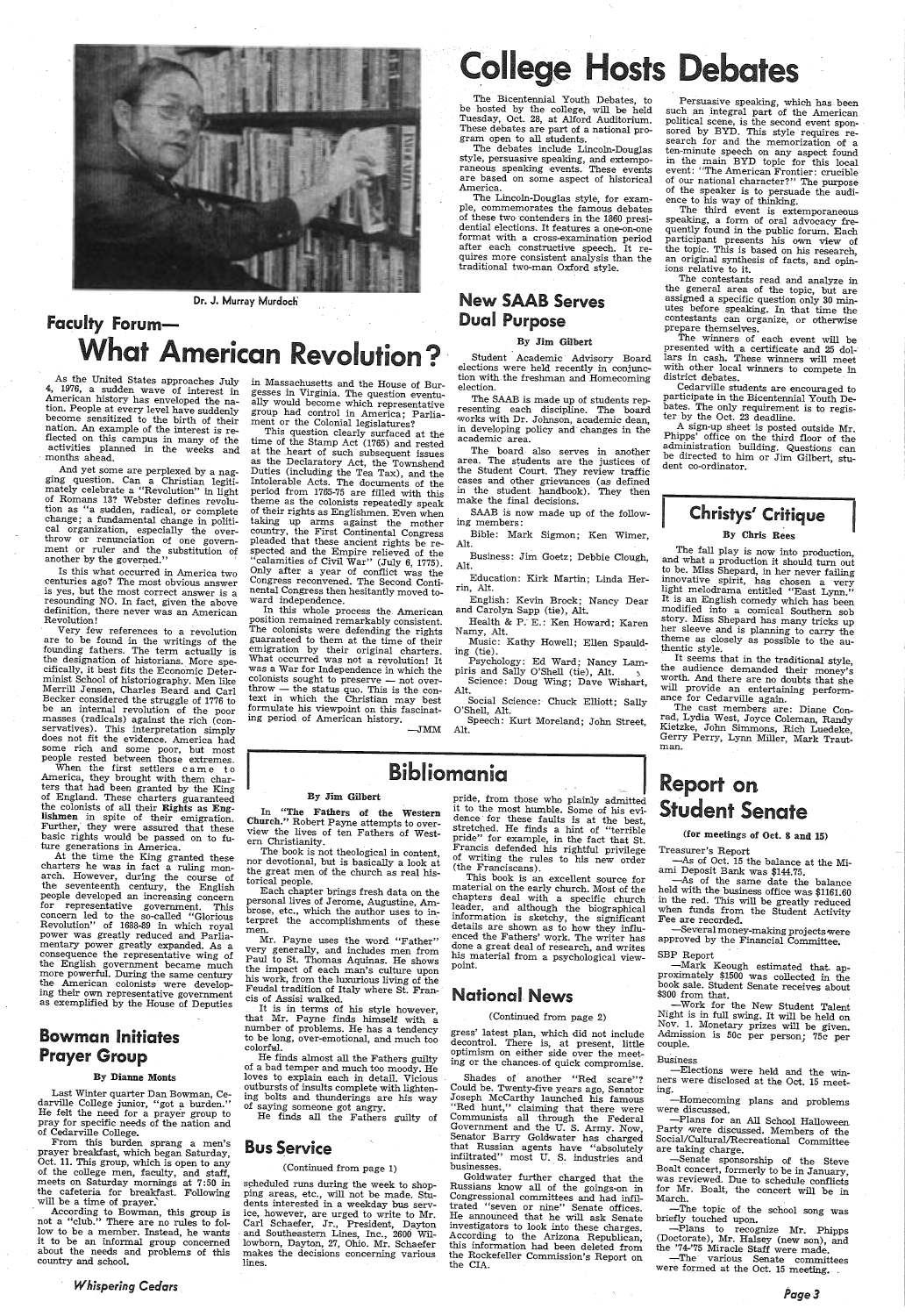### Co-Ed Hours

The following is a reminder of the hours for all co-ed facilities:

The hours for the co-ed lounges in Faith, Harriman, South, Maddox and Bethel are 4:45-10:45 p.m., Mondays through. Thursdays. On Fridays and Saturdays, they are open from 4:45-11:45 p.m. Sunday hours are 1:00-10:45 p.m. They are always closed during services.

The Marshall basement recrea- 'tion room is open from 4:30-10:30 p.m., Monday-Thursday, and from 4:30-11:30 p.m. on Fridays and Saturdays. It is closed on Sundays.

### Campus Clatter

I<br>I<br>I

#### By Lorretta Keysor

The orchestra will perform Stravinsky's "Symphony in Three Movements" and Strauss' "Don Juan." Mr. Cliburn will be featured in Brahm's Concerto No. Tickets for the informal concert are \$1.50 for students and \$2.50 for non-students. They can be purchased at the Cedarville Activities Office.

What do you do in the Cedarville area for fun on a Saturday night, or any other night of the week? Nothing, you say? But you're wrong! Many programs, events, and activities will take place in the next few weeks.

When "Oh, Wilderness" was first presented in 1933, Time magazine called it, "Human, kindly, sure-drawn picture of· family life." The play was O'Neill's first attempt at comedy and it was well receivied by its audiences.

University of Dayton Arena will ring with the sounds of music on Oct. 31, as U.D., in cooperation with the Dayton Philharmonic Orchestra, will present the famed pianist Van Cliburn in concert.

The Soviet National Basketball team will take on the University of Dayton Flyers Nov. 8 at U. D. Arena. The Soviet team is the same team that carried off the gold medal at the 1972 Olympics in Munich. Tickets for the game are now on sale at the U. D. Box Office.

"There's a guy in the hall!" Sue whispered with a look of horror on her faoe. Sue Paradiso, Cedarville College sophomore, was spending the night in the girls' dorm at Marshall University in Huntington, West Virginia. She wasn't accustomed to seeing guys in the girls'  $_{\rm{dorm}}$   $-$  especially after midnight  $-$  and was definitely experiencing a bit of "cultural shock."

Sue and three other Cedarville students have made plans to visit Marshall University on a regular basis as <sup>a</sup>Christian Service ministry. With 10,000 students, the school is a real mission field.



Students "marshal!" their efforts to win at the new facilities at Marshall Hall.

"Oh, Wilderness," a comedy by Eugene O'Neill, will be presented at 8:00 p.m. Oct. 25 at Miami University, the Middletown Campus. The National Players from Washington, D.C., will perform the play.

> Gospel tracts and invitations to weekly Bible rallies held in Marshall's Christian Center will be handed out. Invita tions assure students that the rallies are '·'not just another religious rip-off."

## *Cedarville Students Start Ministry*

### By Karen· Thomson

In the past, when a student's family came for a visit, a trip to Xenia or Springfield was necessary in order to find a place to sit and talk· while eating ice cream or drinking a coke. Likewise, when a student without transportation wanted a snack, he was- stranded because no facilities were available within close walking distance. Having the Snack Shop open on Sunday will remedy these situations.

Thomas Smith, manager of the cafeteria, feels that having the Snack Shop open on Sundays will not harm Cedarville's Christian testimony. The Snack Shop is a service to. the students, not <sup>a</sup> private enterprise. All the profit goes back into the school. Also, the Sunday hours ate not advertised to the public.

It has been rumored that the Snack-Shop will not remain open on Sundays. According to Mr. Walker, as long as people are willing to work and if students continue to support it with their business, the Snack Shop will stay open.

### "Student Life"

The" college has lots of choices, for fun on a Saturday night.

- You can listen to the radio voices
- or go watch the electric lights. You can take your girl to the lounges
- and watch the pool-room beaus; Don't worry about quiet and romance; only half the campus is there.
- You can start a student protest and burn some buildings and jeer,
- But you'll 'have to watch for "security" when he asks, "What's going on here?"
- The college has lots of choices, for fun on a Saturday night, You can listen to the radio voices,

Dorm-to-dorm witnessing will occupy part of Saturday's schedule for these young people in an effort to share their faith in Christ with students their own age.

<sup>A</sup>unique opportunity in Christian

Service is offered by WMUL, the University radio station. Ted Williams, <sup>a</sup> senior broadcasting major and dedicated Christian. at Marshall, is program director from 9 a.m. to 6 p.m. every Saturday.

Oct.  $19-21$  - Play: "The Ballad of Dangerous George," University of Cincinnati, 8~00 p.m., Great Hall.

Oct. 22 - Lecture: Isaac Asimov; "Science and Social Responsibility," University of Dayton, KU Ballroom, 8:00 p.m.

Ministry in song, testimony, or question-answer discussion group is available to interested students involved in this Christian Service. Sue found herself giving her testimony on WMUL the first day she walked on campus!

Oct. 22 - Concert: Philharmonic Orchestra directed by Robert Sadin, University of Cincinnati, Corbett Auditorium, 8:00 p.m.

Oct. 25 - Artist-Lecture Series: Doug Kernshaw, Wright State University, Main Gym, 8:00 p.m.

Oct. 26 - Bicentennial Youth Debate

Speaking Contest, University of Dayton, KU, 1-5 p.m.

Grace Gospel Church in Huntington will work with the Cedarville "missionaries" in their campus evangelism outreach. Sue and her friends were impressed with the friendliness and enthusiasm of Pastor Melvin Efaw and his congregation.

Oct. 29 - Lecture: Dr. Gerard Kerns, "The First Amendment of the Constitution and the Rights of Students and  $\rm Teachers,''$  University of Dayton, M-O'Leary, 7:30 p.m.

"I'm really excited about going to Huntington!" Sue exclaims. She and her friends look forward to their next visit and hope to take more volunteers with them.

Any interested students are invited to contact Sue Paradiso at Extension 285, or Alan Terwilleger at Extension 262 or 353.

## Snack Shop **Adds Hours**

#### By Kim Simmons

As of Oct. 12, the college Snack Shop is providing its serwces between lunch and dinner and from 8 to 10 p.m. on Sundays. Dick Walker proposed opening the Snack Shop on Sundays to the administrative . committee because '"students' attitudes indicated a desire to have the facilities open."

The first figure reported that he spent the evening in a mailbox on the corner of Pennsylvania Ave. He took <sup>p</sup>ictures of all the suspicious people who

### NORTHWESTE MUTUAL LIFE INS. CO. *the quiet company*

man nodded his head in approval and dismissed the figure.

Cedarville itself has a number of small businesses. College Hill IGA is across the street from Maddox· Hall and Wayne's Super Valu is at the intersection of Rt. 72 and Rt. 42. The Miami Deposit Bank, on the opposite corner from Wayne's Super Valu, serves the student's banking needs. All are within' walking distance of the campus.

or go watch the electric lights.

## Behind the Front: CIA Moonlighters

This list of sources was researched and compiled as of Sept. 5, 1975, and may be purchased for  $$12.95$  from Unclaimed Scholarships, 369 Allen Ave., Portland, Maine 04103.

The Chinese Acrobats of Taiwan will perform at University of Dayton Arena on Nov. 1. Show time is 8:00 p.m. and tickets are on sale for \$4, \$5, or \$6 at the U. D. Box Office, Rike's (downtown Dayton), and all Sears Stores. The team, which puts on a show that is a cross between ballet and circus, is on a 66-city tour of North America. There are 19 separate acts in the performance, including <sup>a</sup>girl singing "Yankee Doodle Dandy" in Chinese while lying on broken glass at the bottom of a human· sandwich.

Also coming up this month will be: Oct. 6-Nov. 9 - Photography Show: University of Dayton, Photo Lab.

#### By Bob Winward

The black limousine pulled into the side of a gas station. Two figures, dressed in dark clothing with stockings over their heads, stepped out of the car.

, Blending in with the pitch black cover of the night, they flattened themselves against the side wall of the gas station. They looked back and forth in all directions. Seeing no one, the two figures kicked down the door marked "MEN."

Were they there to answer a call from mother nature? No, they flushed the toilet, pushed a speck on the third tile on the fifth row from the door. A big chunk of the floor moved aside revealing a stairway. The two figures crept silently down the stairs. Entering a huge room, they were safe at last in their headquarters.

The two figures, after discarding their dark overcoats, approached the desk in the center of the room. The elderly man with gray hair and a fuzzy beard, seated at the desk, asked them for a report of their evening's work.

### -Deluxe Costs Nothing Extra!

... my company has for years been the leader in quality life insurance at low net cost. I would like to discuss with you this quality side of life insurance. There is, of course, no obligation.



*Page4* 

TOM MUDDER: 100 W. Main St., Xenia 372-8045 *Alumnus* ol *Cedarville College* 

mailed letters in the box. When asked how he distinguished a suspicious person, the figure replied that anyone who mails letters in the dark has to be suspicious. The elderly man okayed his report and sent him to the film processing lab.

The second figure stepped up to the desk. He reported that he spent the evening in a big flower vase at the Pink Donkey- restaurant. He had a periscope among the daisies as he watched prominent figures come and go. The elderly

The two figures met in the locker room. The first figure said, "Well, we have had some eviening. I'm gonna go home and hit the sack. I have to get up for the job tomorrow."

''Okay, Jerry, I'll see you in the morning then," the second figure replied.

"Goodnight, Rocky," the first figure mumbled as he flushed the toilet and pushed the speck on the tile.

## *Students Enjoy "Favorite* Spots".

#### By Jim Gilbert

Students at Cedarville enjoy a number of favorite spots in the area, when they want to get away from it all. Probably the most popular are the snack

shops in Xenia and Springfield. Young's Dairy, for example, which sells all types of doughnuts and cheeses, as well as pop, is only ten minutes from the college by car and is open all evening. Take Rt. 72 (which is- Cedarville's main street) north for about 5 miles- to the town of Clifton. Turn left in Clifton at Rt. 343 and follow it for about a mile, until you come to Rt. 68. Turn right on Rt. 68 and go about one mile - Young's Dairy is on the right. <sup>A</sup>favorite spot in Xenia is the Pizza Hut. Recently rebuilt, the Pizza Hut offers three sizes of hot pizza (lots of combinations!). Take Rt. 42 (southeast) in downtown Cedarville, to Rt. 35, Xenia's main street. Follow Rt. 35 west through the center of Xenia. The Pizza Hut will be on your right The drive to Springfield is a little longer, but it's worth it if you like Mexican snacks. Taco Bell is· popular for its bonitas, enchiladas, and tacos. Take Rt. 72 north for 15 miles, until you are well into Springfield. Rt. 72 will bear right going over <sup>a</sup>bridge. At the second light after crossing the bridge, turn right Taco Bell will be on the left side of the street. .

Springfield is also the closest city

with a shopping mall. Take 72 north to I-70. Follow I-70 west briefly, exiting on Rt. 68 north. Follow Rt. 68 north until you come to the first stop light. Turn left, follow the road for a quarter of <sup>a</sup> mile, then turn right at the next traffic light. The mall will be on your left, and

<sup>a</sup>shopping plaza on the right.

### Offer Scholarship .List

. -

Portland, Maine-Unclaimed Scholarships, a Portland, Maine, based firm, has recently made available a list of sources for unclaimed scholarships, grants, aids, and fellowships.

..

The firm, Unclaimed Scholarships, is a member of the Greater Portland Chamber of Commerce, a member of the Credit Bureau of Greater Portland, and is registered with the Maine State Con' sumer Council.

*Whispering Cedars*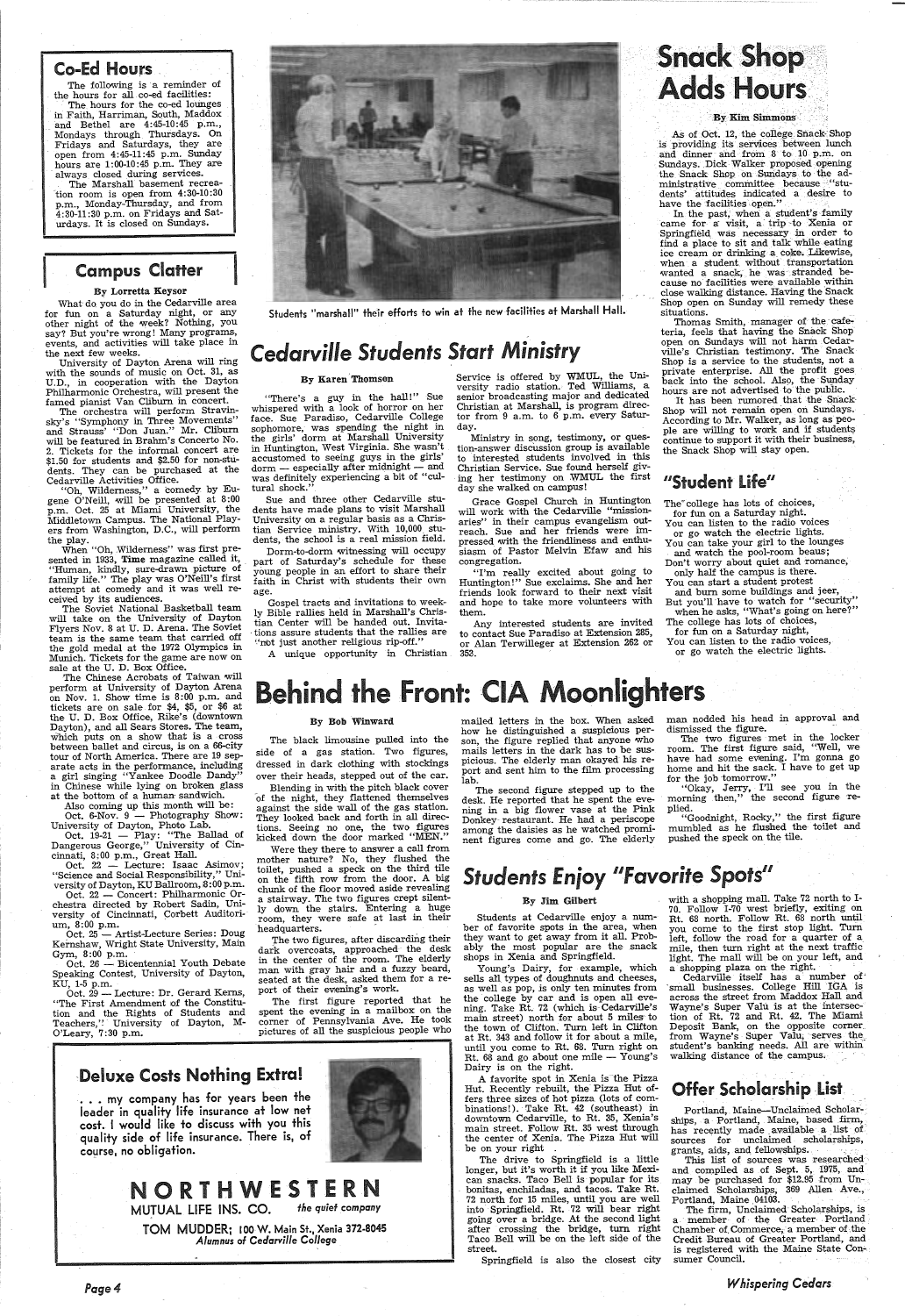

Dave Boston

## *Campus Organizations Begin Functioning*

#### By Cindy Fields

Now that the school activities have settled down to business, many of the clubs are getting underway. Their purpose and plans are being carried out by the students who strive to make their organization worth getting involved in.

Gamma Chi, a society for women, seeks to cultivate Christian personality and leadership for both formal and informal events.

Kappa Delta Chi, also a society for women, stimulates originality in lierary, musical, artistic and humorous activities.

 Mary Pruden, president of Gamma Chi, seems excited about the fall activities of the club. First they plan to have President's Wife's Tea held Nov. 9.

The title of the club, Kappa Delta Chi, has the appropriate meaning of "gracious ladies, servants of the Lord." "The women of the club live up to this meaning by having bi-weekly meetings to discuss up-coming events.

The purpose of this event is so that many students can get to know the wife of our college President.

Some of those events are: a Vespers service, sale of Homecoming mums, and a Homecoming display. On Nov. 14, they will be attending "Sound of Music" in Wilmington.

Secondly, a fashion show held Oct. 21 for the freshmen was a time when many of the students got to know each other and had <sup>a</sup>new insight on fashions.

And struggle slacker, but to prove, As hopelessly as I, How many fictitious shores Before the harbor lie.

As an honorary club the purpose is to promote gracious living in the home. All those who attend must have and maintain a grade point average of 2.5.

### **Just a Minute**

#### By Joyce Coleman

#### PEACE

I many times thought peace had come, When peace was far away; As wrecked men deem they sight the land At the center of the sea,

Their main purpose is to aid local churches in the areas where there is some difficulty, and to add to the building of the church. Besides this they lead the singing, play special instruments, and bring messages.

-By Emily Dickinson

On Nov. 1, the Swordbearers will host their annual conference, consisting of two seminars. Jack Willets, Director of Camp Patmos, will be speaking. The theme will be based upon the title "Who is God?"

As I study this poem, I recall my own experiences of a few years ago. Striving to have peace within me, searching for a satisfying element to quiet my sorely disturbed soul; I ran the gamut of emotions. I longed for peace and welcomed any pseudo-pax as worn seamen gleefully anticipate a mirage seen on the horizon. By my own efforts, I sought joy, peace, and the consumation of my being. Sorely vexed, I resigned and told God, "Okay. I understand that to be joyful, contented, peaceful  $-$  these belong to a privileged few." It was at that time I dropped the barrier to those fruits of the Spirit which I desperately wanted  $-$  the barrier "me." Because of the Promised Comforter, I have life. It is truly the abundant life; <sup>a</sup>life that is free when, strangely, it is submissive to the Master. I have not yet rested in the harbor because I'm not in the bosom of the King. My ship is still at sea and encounters gales, storms, and the troubled sea. But He who rebuked the wind, and said unto the sea, "Peace, be still," where in "the wind ceased, and there was a great calm," even He will keep me seafaring till I am nestled in the harbor of His arms (Mark 4:36-41).

Being a student, a technician, and an AV engineer may sound awesome, but for Dave Boston it is all a part of a day's work.

*Whispe\_ring Cedars* 

One of the biggest clubs at Cedarville College is Swordbearers. This organization consists of smaller teams, such as gospel teams, local church groups, puppet teams, and many others.

> Presentations of MIS work this summer are scheduled as follows, in Alford Auditorium, at 6:00 p.m.: Oct. 26 - Brazil (Mitchell team)

- 
- Nov. 2 Australia<br>Nov. 9 Israel and Mexico
- Nov. 16 Austria-France-New

Guinea-Cleveland Nov. 23 — Utah and the Bardons

This year's officers are: Tom Pycraft, president; Larry Strong, vice president and AX Talent Night chairman; Mark Cowell, activities coordinator; Jerry Gilyard, treasurer; Marlin Cayton, secretary; Ron Miller, membership coordinator; and Mark Keough, dub photographer.

Each team has its own form of activities that helps the local people to ge<sup>t</sup> involved in their local church. One gospel team, consisting of six to eight members, goes to Dayton and Oornerville each week to assist as teachers, song leaders, and piano players.

Dave came to Cedarville because he felt the call from God to attend here in preparation for the mission field. Now as a resident of Cedarville and a student employee, he feels the Lord wants him here to aid in the mission of Cedarville.

The puppet team works with children in Christian day schools, children's<br>homes, and churches. Then the summer team, just getting started for this year, will be having a team to visit the east coast during the first week of their Christmas vacation. Peggy Warwick will be heading this.

(Excerpts from a Journal belonging to someone who has spring fever, summer fever, autumn.  $\ldots$ .

An interesting club for the men to get involved with is the Varsity "C" club. Those men who have lettered in sports are eligible for membership.

Appreciate the fascinating world at your feet-a clump of moss is a crowded jungle in miniature; tiny flowers no bigger than the tip of your finger are nestled in the everyday green grass. Is it "everyday," though?

This club has provided equipment for college use, such as the speakers at the soccer field and 70% of the universal gym. They also offer their services to the Health Center.

With all these contributions to the college, Varsity "C" does find time to play basketball. On Nov. 8, they will be competing with the faculty. Later, the club will be sponsoring a tournament in the spring.

Is any thing too ordinary, too commonplace, too hum-drum for us to notice? I think not. Everywhere you rest your eyes, you can see something beautiful colors, designs, details — there is so<br>much. Make an effort to be extra-observant today as you traverse the paths of your existence. See the many special things that have been there all the time.

For the engaged women students on campus, Alphi Mu Chi would be the club to join. This club presents lectures and meetings for women who plan to marry. The basic idea is for them to learn what love is according to· the Word of God, and many other aspects of the marriage relationship. Mrs. Printy, the advisor, is planning to have a Christmas dinner for members of the club.

# Electronics Whiz Keeps n the Air



Dave is responsible for the operation and repair of WCDR's electronic equipment, in addition to being the coordinator and repairman of all campus AV facilities.

Twenty-year-old Dave describes his life has being "wrapped up in electronics." The production of good quality sound in the radio station, teaching situations, and the chapel programs *is* his constant- quest.

Knowing that quality sound and video enhances the learning process, Dave attempts to keep school equipment at peak performance levels. He also instructs those who operate that equipment.

Dave states that with advanced warning he feels he can set up a sound system to cover almost any situation on campus.

Expressing his desire to improve the technical aspect of sound production in Christian programming, Dave laments the fact that too many Christians accept less than the quality that devotion  $\hat{t}$ o excellence for the cause of Christ requires.

### MIS Presentations·

### Alpha Chi Banquet Set for November 15

#### By Joyce Coleman

Alpha Chi (AX), sixty "Men for Christ," will again sponsor the annual all-school Alpha Chi Banquet on Nov. 15. The banquet will be in conjunction with <sup>a</sup>scheduled Artist-Lecture Series concert.

 Alpha Chi, whose main emphasis *is*  service unto the Lord, is responsible for such\_projects as the planting of shrubs and trees around buildings on campus, setting up speakers' platforms or stages, and the benches on the grounds. The Rescue Squad and ambulance service is also maintained by Alpha Chi.

Village Restaurant -Home cooked food -Carry out Orders Downtown Cedarville 766-5318 - Hours - 6:00 a.m.-7:30 p.m. Mon,-Fri. 6:00 a.m.-7:00 p.m. Saturday Closed Sunday To enjoy the convenience of shopping at home for America's most famous high-quality house cleaning and personal care products, shop with the Fuller Brush Company Residents in Cedarville and Jamestown, Call Brian Whitaker 766-5878

Witnessing on a one-to-one basis is something Dave enjoys. He uses his technical style to help point out many aspects of the Christian life. -

Those desiring Dave's services can reach him at extension 250.

## Excerpts...

#### By Laura Everett

#### Take Time

Take time out of your busy schedule to notice the common things, the things that are so often ignored, passed by, or just taken for granted. The complex, delicate pattern of tree tops silhouetted against the sky ... <sup>a</sup>sky that's different each day, always unique. . . A sky sometimes vibrantly blue and cloudless, sometimes rippled with somber-grey tumbling clouds, frequently pricked with glistening points of light.

#### The Land

Patchwork squares of bold colors are flung freely on the soft bed of this earth, underneath a smooth ceiling of robin'segg blue. Neat stitches of fence rows, trees, and country roads bind them all together. Polka dots of farmers' barns, upward thrust silos, and houses for warm and caring folks are found amongst the patches. The farmer tills his land, sows and harvests, moving from one square to another on this quilt. Stolid cattle and quick horses, fuzzy sheep and prosperous pigs, sly kittens and friendly pups - all are to be found inhabiting their special corners on this medley of bright blocks.



National Newspaper Association Contests 1973 (3rd) 1963 ( 1st) 1970 (2nd) 1969 (3rd) 1965 ( 1st) 1962 (3rd) 1959 (2nd) Ohio Newspaper Association Contests 1973 (3rd) 1964 (1st) 1972 (3rd) - 1962 (1st) 1970 ( 1st) L961 ( 1st) 1969 ( 1st) 1959 ( 1st) 1968 (3rd) 1958 ( 1st) 1967 ( 1st) 1956 (1st) 1965 ( 1st) 1955 (1st) YELLOW SPRINGS NEWS

*Page5*